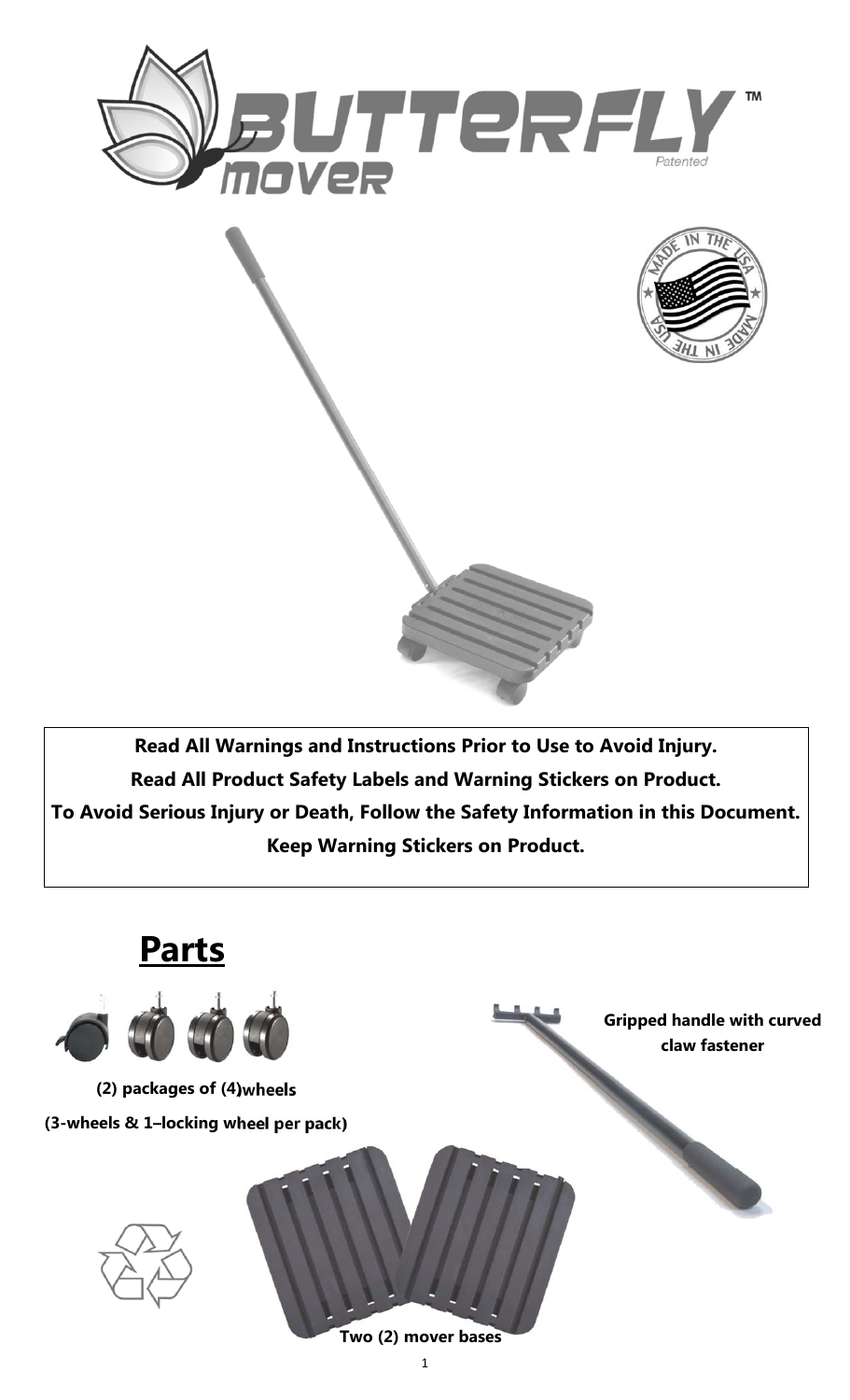

- 1. DO NOT Stand or Sit on the base of the Butterfly Mover
- 2. DO NOT Allow Children to ride on the Butterfly Mover
- 3. DO NOT Allow Children to play on or around the Butterfly Mover
- 4. DO NOT Allow Children to sit or stand on the Butterfly Mover
- 5. DO NOT Stand, Sit or Transport people, children, or pets on the Butterfly Mover
- 6. DO NOT Use handle to lift Butterfly Mover base
- 7. KEEP Handle firmly inserted when pushing or pulling Butterfly Mover (**SEE FIGURE D, page 3**)

8. DO NOT Push handle upward when moving, This prevents proper placement/firm connection of the curved claw fastener (**SEE FIGURE E, page 3**)

- 9. Maximum weight limit for Butterfly Mover base is 200 pounds
- 10. Use handle only with the Butterfly Mover Caddy/Base

11. Keep the load centered on the Butterfly Mover base to reduce the risk of tipping over

12. Consult physician prior to using Butterfly Mover

13. If any parts are missing/loose/detached DO NOT attempt to use the product until they have been obtained and installed correctly

14. Use extreme caution when using the Butterfly Mover over gravel, rough terrain and/or on inclines to prevent tipping. If the base and/or contents tip over, serious bodily injury or damage to the contents placed on the base could occur.

# **Assembly**

### CAREFULLY REMOVE CONTENTS FROM THE PACKAGE **Base & Wheels**

Each base comes with four  $(4)$  wheels – three  $(3)$ non-locking wheels & one (1) locking wheel.

- Position the base upside down so the four wheel holes are visible near each corner.
- Push post of wheel firmly into each hole until you hear a click.
- Repeat this step for all wheels. NOTE: It does not matter where you place the locking wheel.

## **Instructions For Use**

1) If wheel lock is in the unlocked position, place in locked

position.





Unlocked (up) Locked (down)

2) Place plant/item centered on the plant caddy. **Do not exceed the weight limit of 200 pounds.**



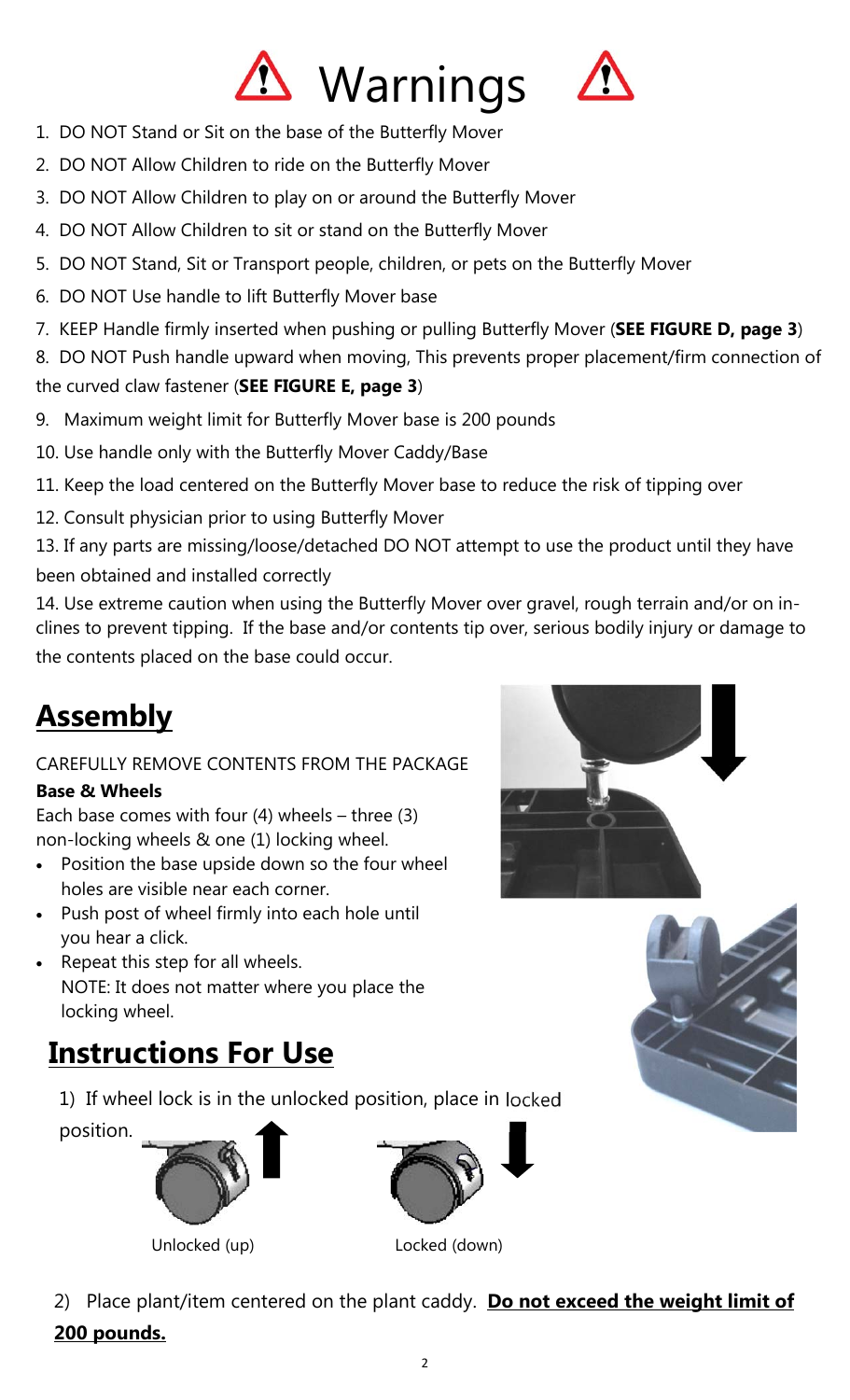## **Instructions continued**

3) Insert the handle into the base.

 a. Place the four curved claw fasteners into the four openings along the side of the base.

 b. When inserting the handle, hold handle at a slight angle so that the four curved claw fasteners slide into the base. **(See FIGURE A).** 

 c. Once the curved claw fasteners are inserted into the base, **lower the handle until the handle is firmly in place. (See FIGURE B & FIGURE C & FIGURE D).** 

 d. DO NOT insert the curved claw fastener into the top of the base or any other product.

4) Place plant/item on the base. We recommend PULLING the base to transport items.

**DO NOT lift up on the handle when transporting items, as this will cause the handle to disconnect from the base (see figure E).** 

5) Place the wheel lock in the unlocked position.

6) Pull the plant/item to the location you desire.

7) Once the plant caddy is in place, put the wheel lock in the lock position. You're done!

8) When not using the plant caddy, keep the wheel lock in the locked position.